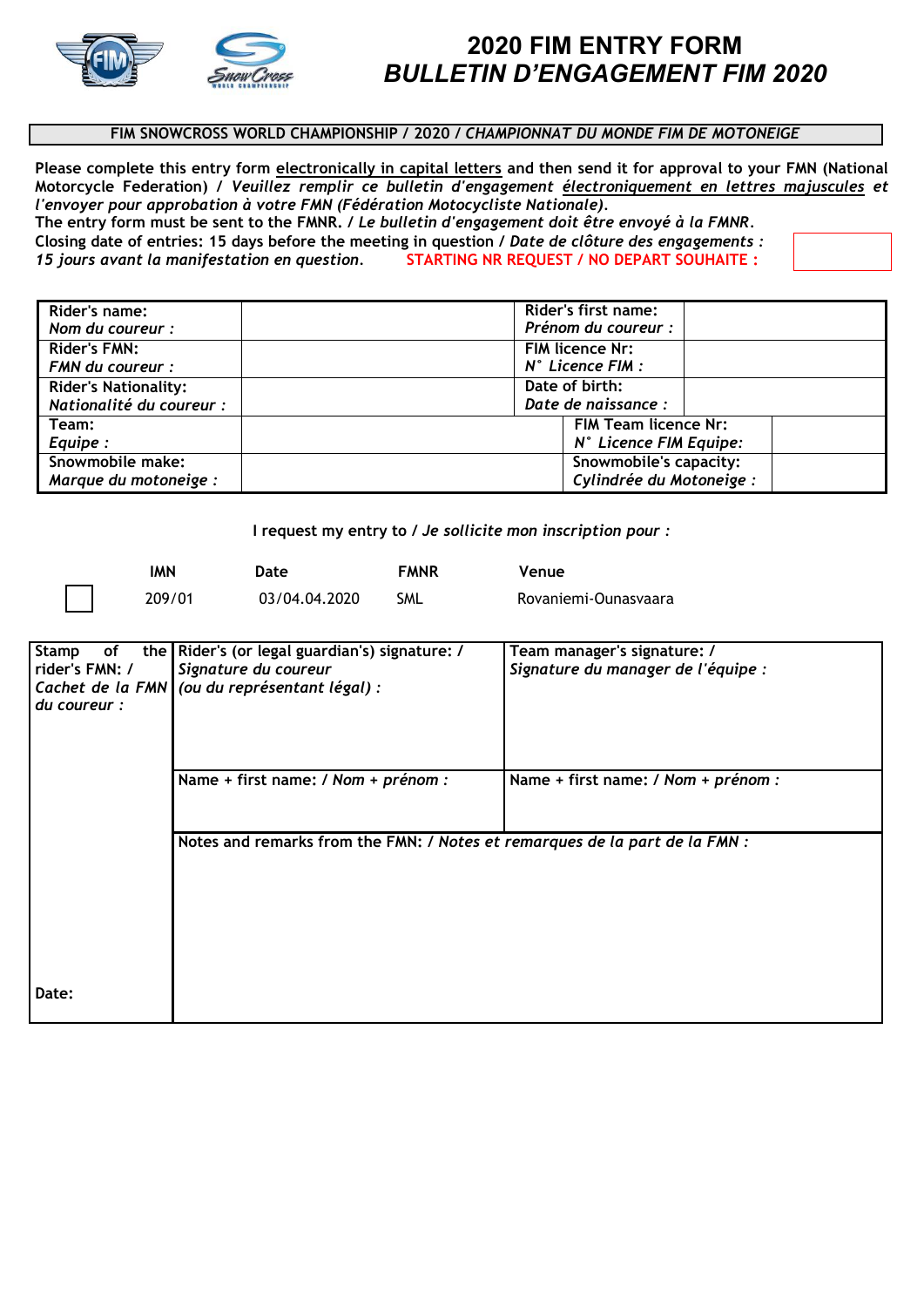



**Acknowledgement and Agreement of the FIM Anti-Doping Code** *Reconnaissance et Acceptation du Code Antidopage FIM*

### **FIM SNOWCROSS WORLD CHAMPIONSHIP / 2020 /** *CHAMPIONNAT DU MONDE FIM DE MOTONEIGE*

| Rider's name:               | Rider's first name:         |
|-----------------------------|-----------------------------|
| Nom du coureur :            | Prénom du coureur :         |
| <b>Rider's FMN:</b>         | <b>FIM licence Nr:</b>      |
| <b>FMN</b> du coureur :     | $N^{\circ}$ Licence FIM :   |
| Rider's date of birth:      |                             |
| Date de naissance coureur : |                             |
| Team:                       | <b>FIM Team licence Nr:</b> |
| Equipe :                    | N° Licence FIM Equipe:      |

**I, as a member of an FMN and/or a competitor in an FMN or FIM authorised or recognised meeting, hereby acknowledge and agree as follows:** 

*Je soussigné, en tant que membre d'une FMN et/ou Participant à une manifestation autorisée ou reconnue par la FMN ou la FIM, par la présente accepte les points suivants et reconnais:* 

- **1. I have received and had an opportunity to review the FIM Anti-Doping Code (To receive and review, please download from the FIM Website: http://www.fim-live.com** *Avoir reçu et eu la possibilité de lire le Code Antidopage FIM (Afin de recevoir et de lire, veuillez télécharger du site FIM : http://www.fim-live.com*
- **2. I consent and agree to comply with and be bound by all of the provisions of the FIM Anti-Doping Code, including but not limited to, all amendments to the Anti-Doping Rules and all International Standards incorporated in the Anti-Doping Rules.**

*Consentir et accepter de me soumettre et d'être lié par les dispositions des règles antidopage de la FIM, incluant sans s'y limiter tous les amendements aux règles antidopage et tous les Standards internationaux incorporés dans les règles antidopage.*

*3***. I acknowledge and agree that the FMN and the FIM have jurisdiction to impose sanctions as provided in the FIM Anti-Doping Code.**

*Accepter la compétence de la FMN et de la FIM d'imposer des sanctions en vertu des règles antidopage.*

**4. I also acknowledge and agree that any dispute arising out of a decision made pursuant to the FIM Anti-Doping Code, after exhaustion of the process expressly provided for in the FIM Anti-Doping Code, may be appealed exclusively as provided in Article 12 of the FIM Anti-Doping Code to an appellate body and in last instance for final and binding arbitration to the Court of Arbitration for Sport.**

*Accepter également que tout conflit suscité par une décision découlant des règles antidopage de la FIM, après épuisement des processus expressément prévus aux règles antidopage FIM, puisse être porté en appel selon les modalités de l'article 12 du Code Antidopage FIM devant un organe d'appel et en dernière instance pour arbitrage final et exécutoire devant le Tribunal Arbitral du sport.*

- **5. I acknowledge and agree that the decisions of the arbitral appellate body referenced above shall be final and enforceable, and that I will not bring any claim, arbitration, lawsuit or litigation in any other court or tribunal.** *Accepter que les décisions arbitrales mentionnées ci-dessus soient finales et exécutoires, et que je ne porterai*
- *aucune réclamation, arbitrage, action ou litige devant tout autre cour ou tribunal.*
- **6. I have read and understand this Acknowledgement and Agreement.** *Avoir lu et compris cette reconnaissance et acceptation.*

| <b>Stamp</b><br>of<br>rider's<br>FMN:<br>Cachet de la FMN<br>du coureur : | the   Rider's signature / Signature du coureur: | Signature of legal guardian/representative:<br>(if rider is a minor)<br>Signature du représentant légal :<br>(si le coureur est un mineur) |
|---------------------------------------------------------------------------|-------------------------------------------------|--------------------------------------------------------------------------------------------------------------------------------------------|
| Date:                                                                     | Name + first name: / Nom + prénom :             | Name + first name: / Nom + prénom :                                                                                                        |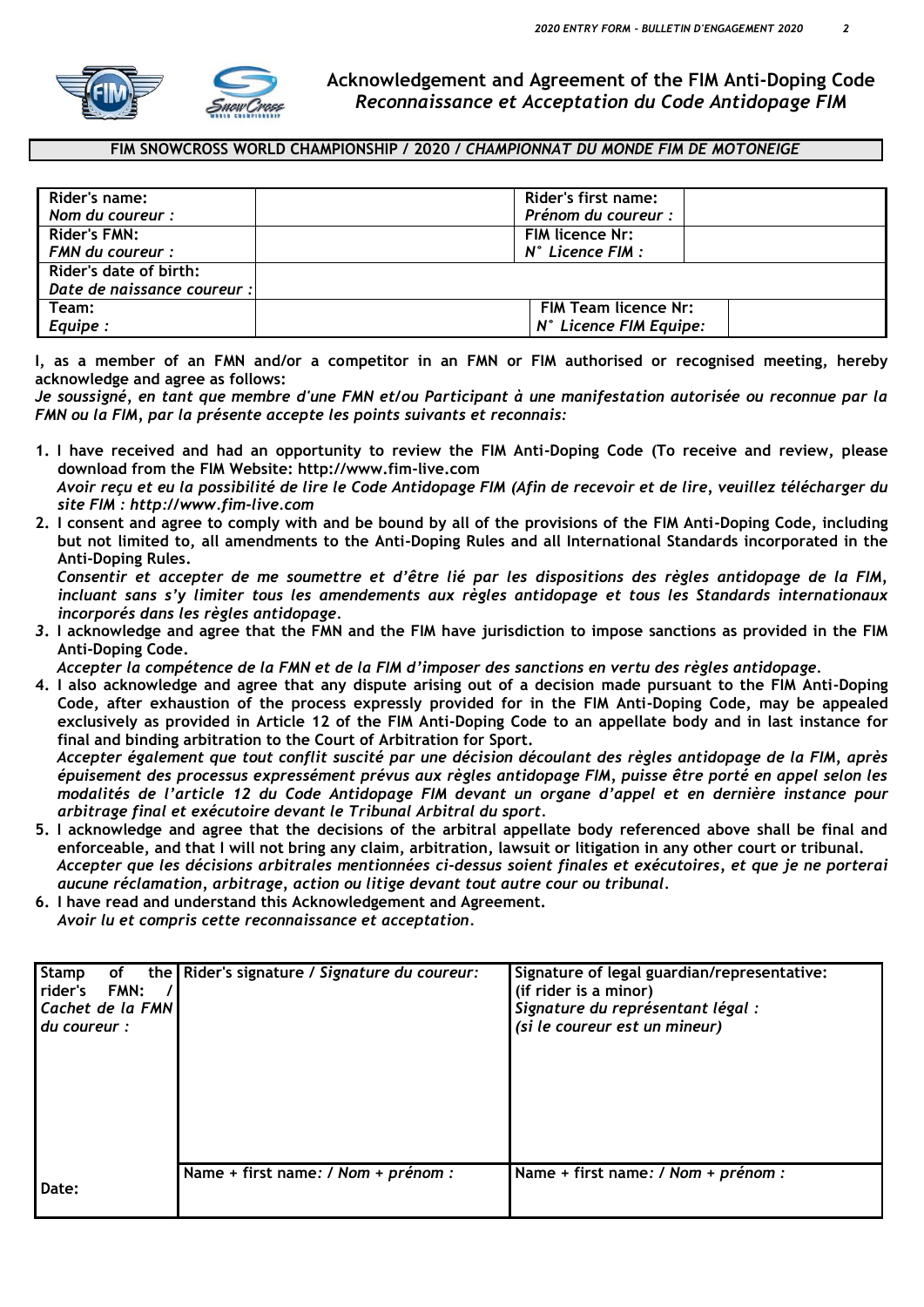## **2020 RIDER / TEAM DATA** *DONNEES COUREUR / EQUIPE 2020*

| <b>RIDER DATA / DONNEES COUREUR</b> |                 |  |
|-------------------------------------|-----------------|--|
| Name:                               |                 |  |
| Nom:                                |                 |  |
| First name:                         |                 |  |
| Prénom :                            |                 |  |
| <b>Address:</b>                     |                 |  |
| Adresse:                            |                 |  |
| Postal code and city:               |                 |  |
| Code postal et ville :              |                 |  |
| Country:                            |                 |  |
| Pays:                               |                 |  |
| Telephone:                          |                 |  |
| Téléphone :                         |                 |  |
| Mobile:                             |                 |  |
| Mobile:                             |                 |  |
| E-mail:                             |                 |  |
| $E$ -mail:                          |                 |  |
| Date of birth:                      |                 |  |
| Date de naissance :                 |                 |  |
| <b>Nationality:</b>                 |                 |  |
| Nationalité :                       |                 |  |
| FMN:                                | FIM licence Nr: |  |
| FMN:                                | N° Licence FIM: |  |

| <b>TEAM DATA / DONNEES EQUIPE</b>                      |  |
|--------------------------------------------------------|--|
| Name of the team:                                      |  |
| Nom de l'équipe :                                      |  |
| FIM team licence Nr:                                   |  |
| N° licence FIM equipe                                  |  |
| Team manager's name/first name:                        |  |
| Nom/prénom manager de l'équipe :                       |  |
| Team manager's mobile:                                 |  |
| Mobile manager de l'équipe :<br>Team manager's e-mail: |  |
| E-mail manager de l'équipe :                           |  |
|                                                        |  |
| Team's address:                                        |  |
| Adresse de l'équipe :                                  |  |
|                                                        |  |
| Postal code and city:                                  |  |
| Code postal et ville :                                 |  |
| Country:                                               |  |
| Pays:                                                  |  |
| Telephone:                                             |  |
| Téléphone :                                            |  |
| E-mail:                                                |  |
| $E$ -mail:                                             |  |
| Website:                                               |  |
| Site Internet :                                        |  |

Form to be returned to SML: Mrs Sirpa Räsänen - sirpa.rasanen@moottoriliitto.fi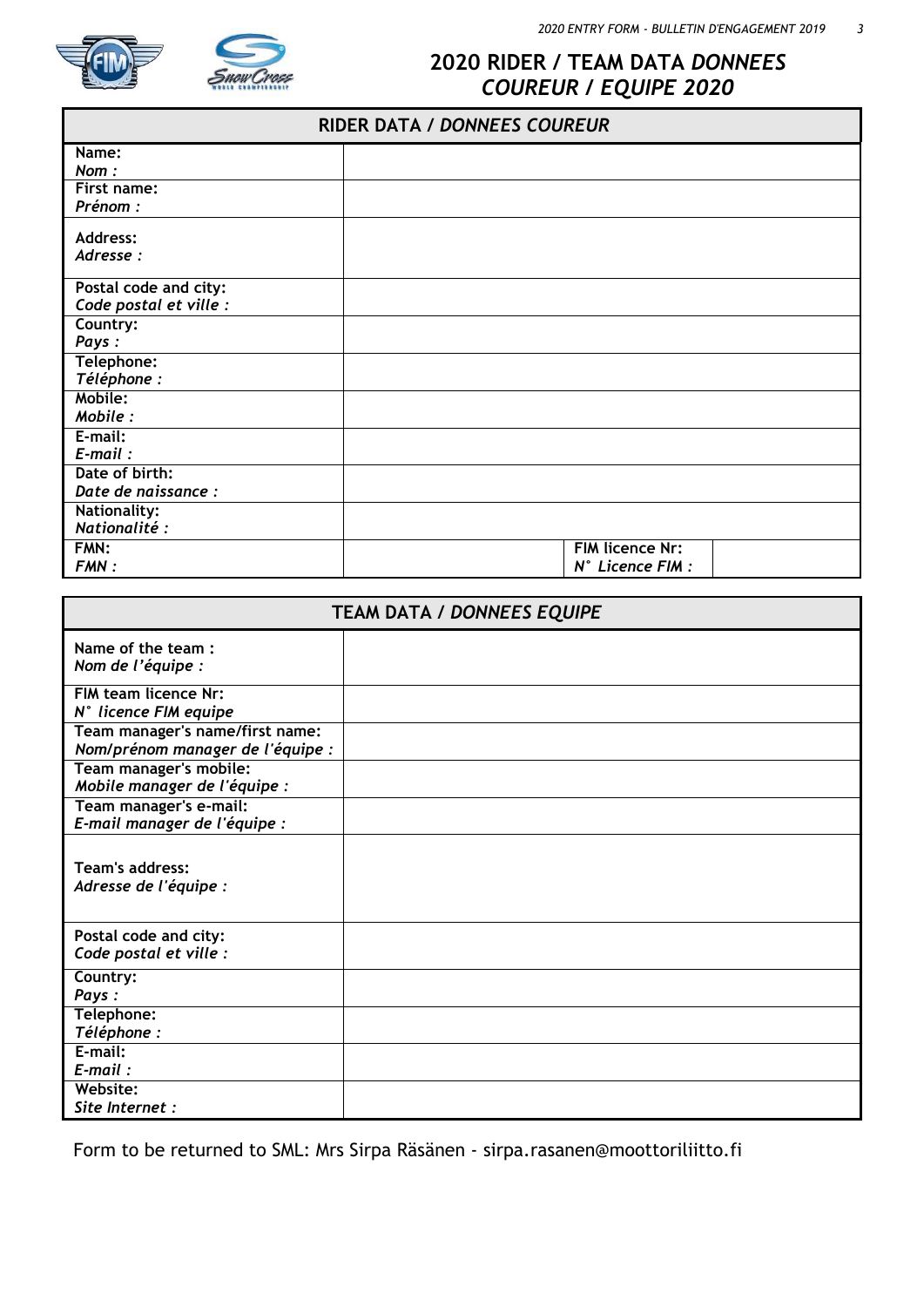By submitting this entry form, the participant (rider and team) waives all rights and titles to any legal claim arising from any accident or damage caused in conjunction with his participation in the meeting against:

- The FIM, the FMNR, their Presidents, directors, members, employees and officials;
- Member-clubs of the FMNR and their sub-organisers;
- Organiser/promoter, his/their representatives, stewards and assistants;
- The owner(s) of the property used for the meeting (including structures and installation of the circuit), used for the meeting, his (their) representatives and assistants;
- The other participants and their team members and assistants;
- Authorities, race services and any other organisations or corporate or natural bodies involved in the organisation of the meeting.

The participant accepts the above conditions and commits himself to comply strictly with them. Moreover, the participant accepts that if his health is affected in such a manner that his fitness for continuing in the meeting has been put in question, regarding the safety risk also affecting third parties, he releases all the doctors in attendance from their obligation to professional secrecy towards the FMNR and towards the officials (Chief Medical Officer, Clerk of the Course, Sporting Stewards respectively).

----------------------------------------------------------------------------------------------------------------------------------------------------

*En soumettant ce bulletin d'engagement, le participant (coureur et équipe) renonce à tout droit et action légale ou de recours juridique concernant les dommages ou accidents subis dans le cadre de sa participation à la manifestation, envers :* 

- *La FIM, la FMNR leurs Présidents, directeurs, membres, employés et officiels;*
- *Les clubs membres de la FMNR et leurs sous-organisateurs;*
- *L'organisateur/le promoteur, ainsi que ses/leurs délégués, commissaires et assistants;*
- *Le/les propriétaire(s) du terrain et des installations structurelles utilisés pour la manifestation, ses délégués et auxiliaires;*
- *Les autres participants et leurs membres d'équipes et assistants;*
- *Les pouvoirs publics, services de courses et toutes autres organisations ou personnes physiques ou morales engagés dans l'organisation de la manifestation.*

Le participant accepte les conditions ci-dessus et s'engage à les respecter scrupuleusement. De plus, le participant *accepte qu'en cas d'atteinte à sa santé qui pourrait remettre en question son aptitude à poursuivre la manifestation, considérant le danger qui touche également les tiers – de délier tous les médecins présents de leur obligation au secret professionnel envers la FMNR, respectivement envers les officiels (respectivement le Chef du Service Médical, le Directeur de Course, les Commissaires Sportifs).* 

### **RESPONSIBILITY** *RESPONSABILITÉ*

(cf. *inter alia* Art. 60.5 of the FIM Sporting Code)

As a participant in an event, the undersigned (rider and/or team) exonerates the FIM, the FMNR, the CONUs, the FIM promoters, the organisers and the officials, their employees and officers, agents and other participants (e.g. rider and/or team) from any and all liability for any loss, damage or injury which he may incur in the course of participating in a FIM Championship or Prize event or an International event including any practice sessions for that event save where Article 110.3 of the FIM Sporting Code applies.

Furthermore, the participant (rider and/or team) undertakes to indemnify and hold harmless the FIM, the FMNR, the CONUs, the FIM promoters, the organisers and officials, the employees, officers and agents, from and against any and all liability to third parties for any loss, damage or injury for which he is liable.

By signing this entry form, the undersigned participant acknowledges and agrees that he takes part in the event(s) referred to this entry form at his own risk and own liability for any and all damages, loss or injury caused to a third party and/or to himself by him or by his motorcycle arising from his participation in the event.

---------------------------------------------------------------------------------------------------------------------------------------------------

#### *(cf. notamment Art. 60.5 du Code Sportif FIM)*

*Le participant engagé à une manifestation officielle (coureur et/ou équipe) exonère la FIM, la FMNR organisatrice, la CONU, les promoteurs contractés par la FIM, les organisateurs et les officiels ainsi que leurs représentants, auxiliaires, employés et autres participants (p. ex coureur et/ou équipe), de toute responsabilité pour toute perte, dégât ou blessure qui pourraient lui être causés dans le cadre d'un Championnat FIM ou Prix FIM ou d'une manifestation internationale y compris les séances d'essais y relatives sauf lorsque l'Article 110.3 du Code Sportif FIM s'applique.*

*En outre, le participant (coureur et/ou équipe) s'engage à relever et à garantir la FIM, la FMNR organisatrice , la CONU, les promoteurs contractés par la FIM, les organisateurs et les officiels ainsi que leurs représentants, auxiliaires et employés, de toute responsabilité pour toute perte, dégât ou blessure à l'égard de tiers dont il est responsable.* 

*En signant ce bulletin d'engagement, le participant (coureur et/ou équipe) reconnaît et accepte qu'il prend part à la (les) manifestation(s) susmentionnée(s) à ses propres risques et responsabilités pour tout dommage, perte ou blessure causés à des tiers et/ou à lui-même par lui-même ou par son motocycle survenus dans le cadre de sa participation à la (les) manifestation(s) susmentionnée(s).*